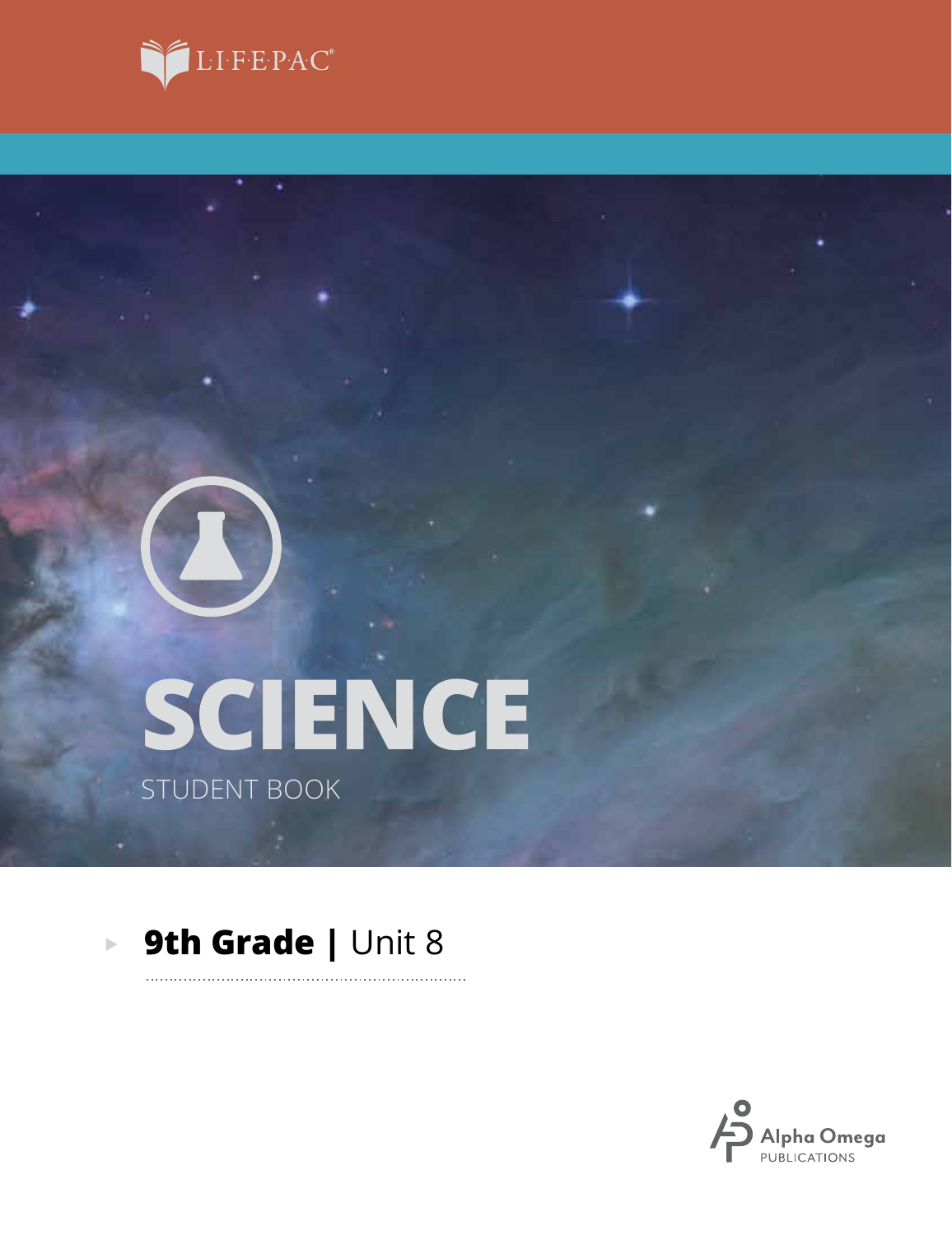# **SCIENCE 908**

Oceanography

INTRODUCTION **|3**

### **1. HISTORY OF OCEANOGRAPHY 5**

CHRONOLOGY OF OCEANOGRAPHY **|6** TECHNIQUES FOR INVESTIGATION **|9** MAJOR DISCOVERIES **|10** SUBMERSIBLE RESEARCH **|12** SELF TEST 1 **|13**

### **2. GEOLOGY OF THE OCEAN 15**

GEOLOGICAL STRUCTURE **|16** RESULTS OF PROFILING **|18** TURBIDITY AND SEDIMENTATION **|19** WORLD'S SYSTEM OF CURRENTS **|21** SELF TEST 2 **|25**

### **3. BIOLOGICAL, CHEMICAL, & PHYSICAL PROPERTIES 27**

BIOLOGY OF THE OCEAN **|28** CHEMISTRY OF THE OCEAN **|32** PHYSICAL PROPERTIES OF THE OCEAN **|34** POWER CONVERSION **|37** SELF TEST 3 **|39**



**LIFEPAC Test is located in the center of the booklet**. Please remove before starting the unit.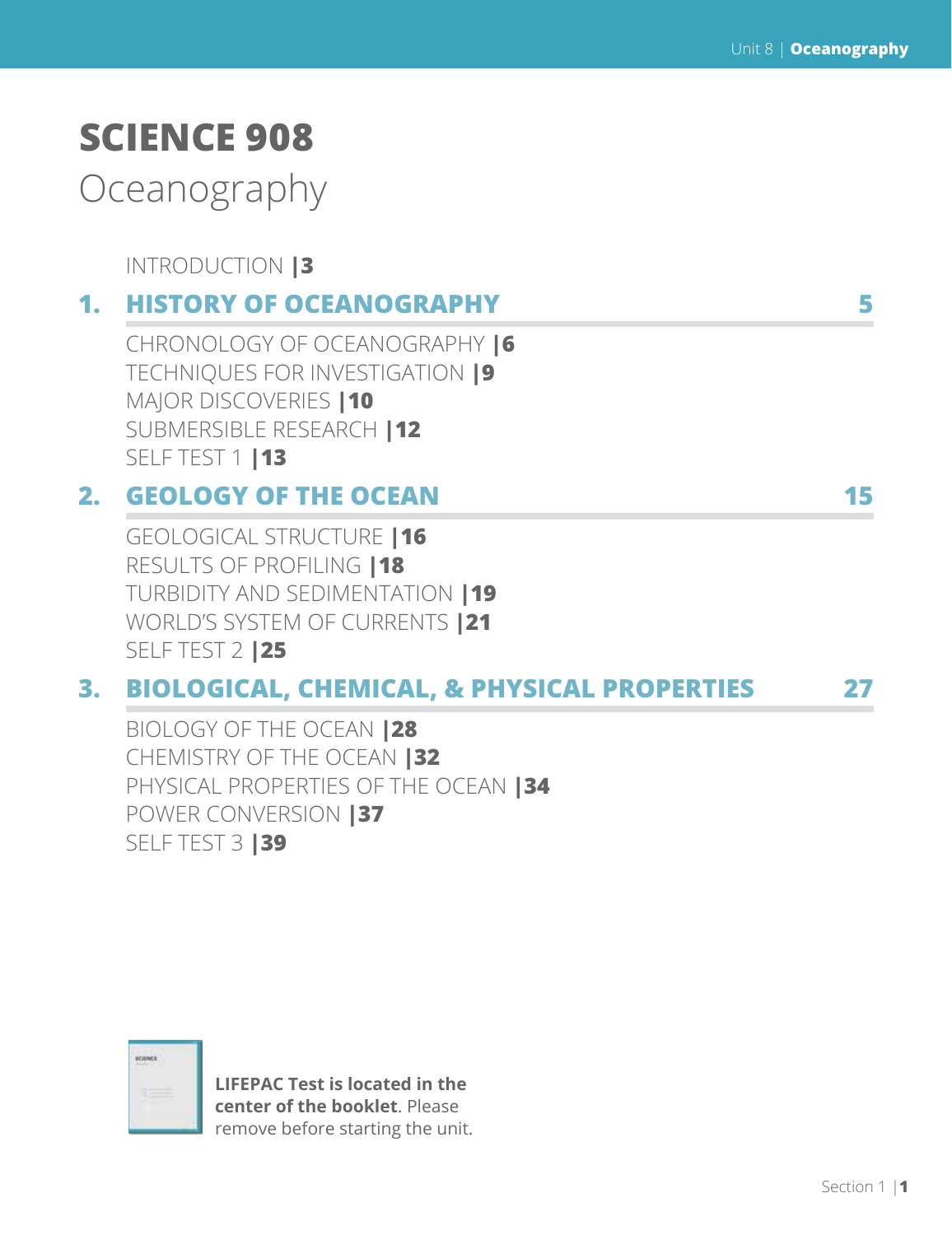**Author:**  Thomas W. Hazard, Ph.D.

**Editor-In-Chief:** Richard W. Wheeler, M.A.Ed **Editor:** Lee H. Dunning, M.S.T., M.S.Ed. **Consulting Editor:** Harold Wengert, Ed.D **Revision Editor:**

Alan Christopherson, M.S

#### **Westover Studios Design Team:**

Phillip Pettet, Creative Lead Teresa Davis, DTP Lead Nick Castro Andi Graham Jerry Wingo Don Lechner



#### **804 N. 2nd Ave. E. Rock Rapids, IA 51246-1759**

© MCMXCVI by Alpha Omega Publications, Inc. All rights reserved. LIFEPAC is a registered trademark of Alpha Omega Publications, Inc.

All trademarks and/or service marks referenced in this material are the property of their respective owners. Alpha Omega Publications, Inc. makes no claim of ownership to any trademarks and/ or service marks other than their own and their affiliates, and makes no claim of affiliation to any companies whose trademarks may be listed in this material, other than their own.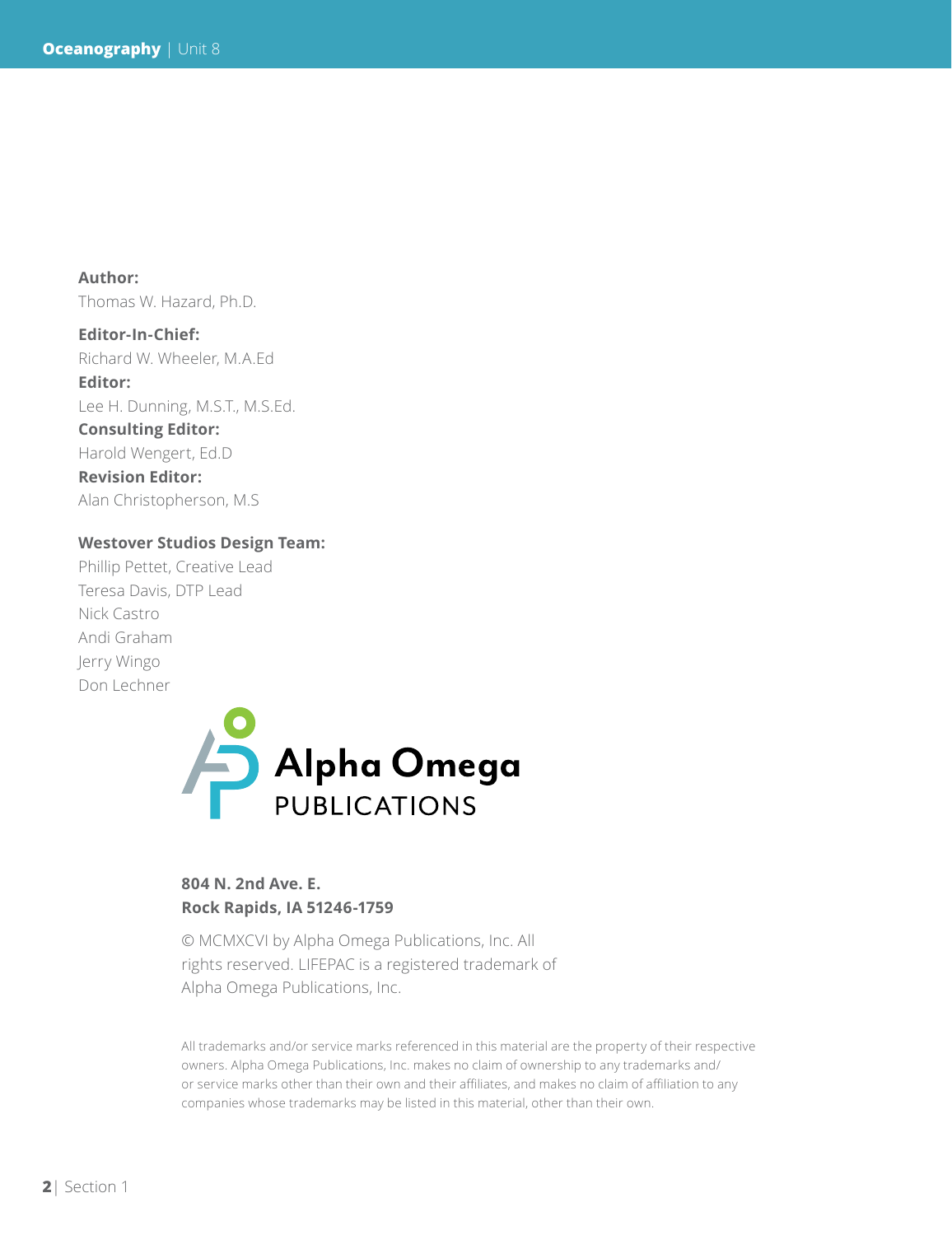# **Oceanography**

## Introduction

Anyone who has been privileged to observe undersea exploration has most likely been thrilled by both the adventure and the beauty of it. Psalm 107:23 and 24 states:

*They that go down to the sea in ships, that do business in great water; These see the works of the LORD, and his wonders in the deep.*

Oceans cover more than 70 percent of the earth's surface. They are very important to us for transportation, food, and recreation. The minerals in the sea become increasingly important as the supply on

land decreases. Climate on the land is controlled by the large size of the oceans. Water evaporates from the ocean to form clouds. Winds carry the clouds across the land providing rain or snow. God has endowed our oceans with bounties of fish, minerals, and power. The water in the ocean is never still. It is constantly changing and constantly showing the works of God.

The science of oceanography will help you understand the role the oceans play in meeting the challenges of the future. In this LIFEPAC®, you will study the history of oceanography, the geology of the ocean, and the biological, chemical, and physical properties of the ocean.

# **Objectives**

Read these objectives. The objectives tell you what you will be able to do when you have successfully completed this LIFEPAC. When you have finished this LIFEPAC, you should be able to:

- 1. List steps in the development of oceanography.
- 2. Name and describe techniques of oceanographic investigations.
- 3. Cite the major discoveries.
- 4. Identify research vehicles and their missions.
- 5. Describe the geological structure of the oceans.
- 6. Name and describe means used to profile the ocean floor.
- 7. Describe sedimentation processes.
- 8. Identify and locate major ocean currents.
- 9. Name the principal marine life.
- 10. List ways of developing the ocean's potential food source.
- 11. Describe fish farming.
- 12. Design a simple food web for the ocean.
- 13. Describe the exchange process between ocean and atmosphere.
- 14. List important chemicals in the ocean.
- 15. List factors determining salinity.
- 16. Describe the formation of tides.
- 17. Describe a wave.
- 18. Estimate the ocean's petroleum reserves.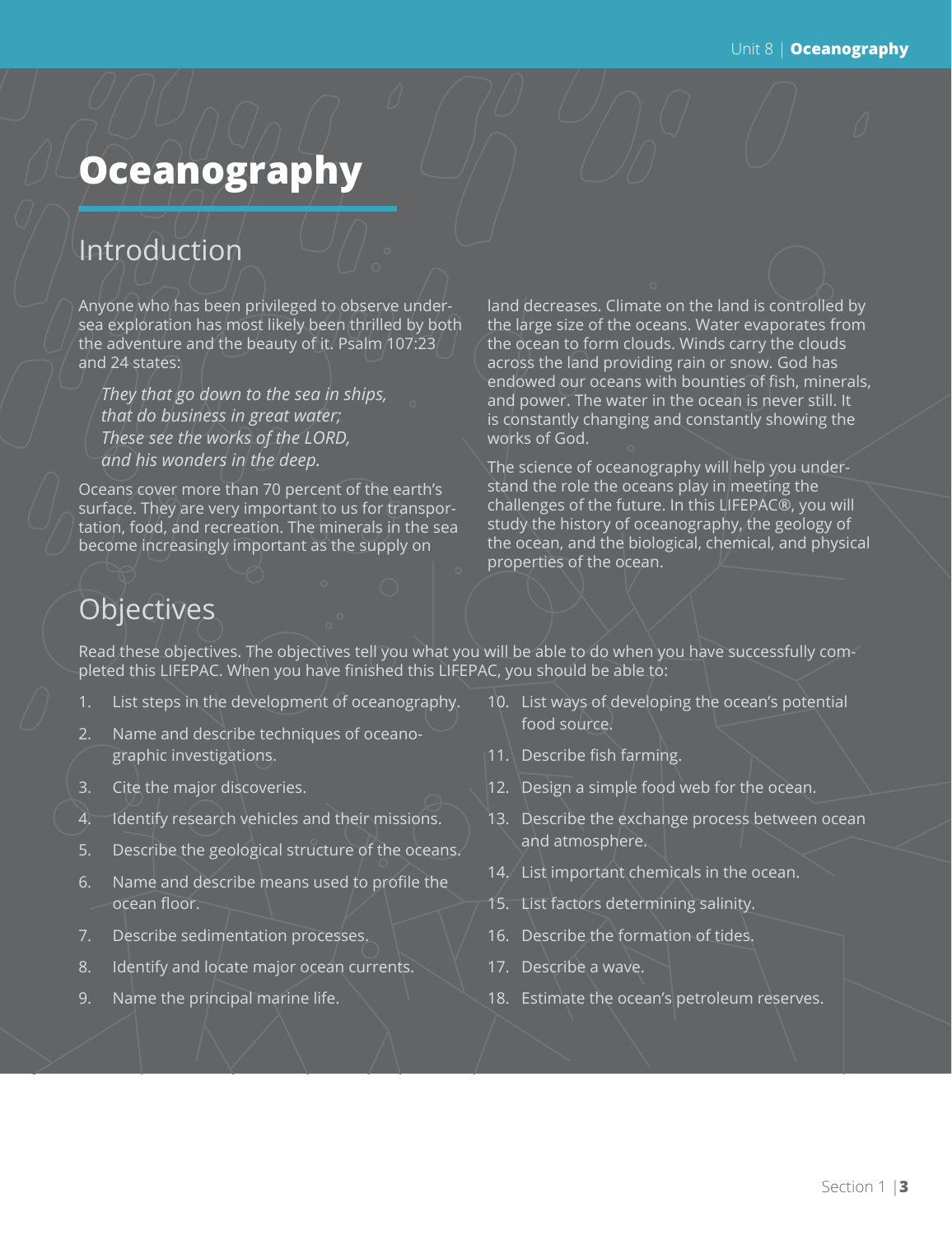Survey the LIFEPAC. Ask yourself some questions about this study and write your questions here.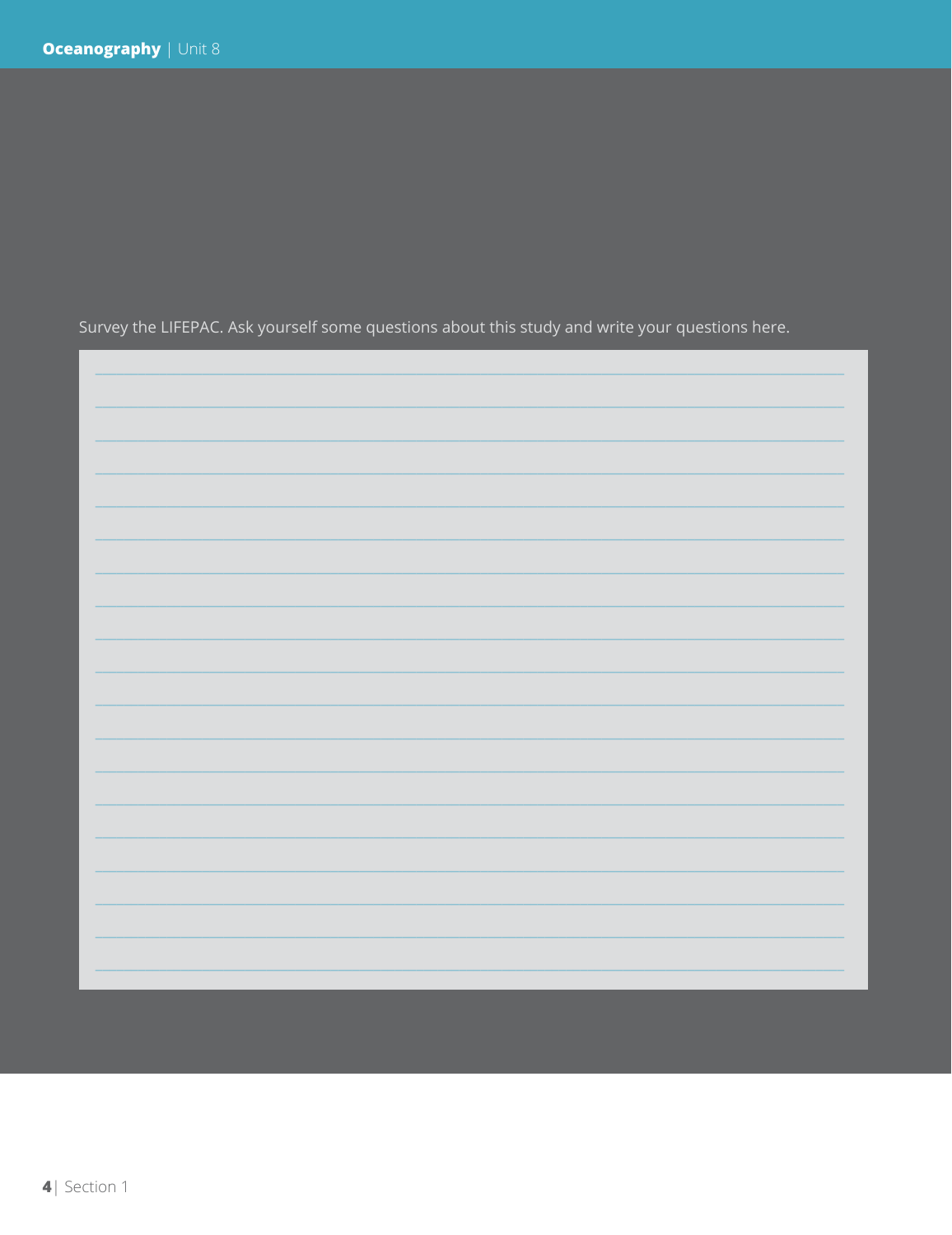# 1. HISTORY OF OCEANOGRAPHY

Oceanography is a fairly new science. It combines the pure science of biology, chemistry, and physics and employs the technologies of geological research, marine resources, energy conversion, climatology, and marine engineering. In order to better understand the ocean environment, ocean exploration requires a

special kind of scientist/engineer to lead the search.

As you study the history of oceanography in this section, you will learn about the chronology of oceanography, the techniques for investigation, some of the major discoveries, and some submersible research.

#### **SECTION OBJECTIVES**

**Review these objectives**. When you have completed this section, you should be able to:

- 1. List steps in the development of oceanography.
- 2. Name and describe techniques of oceanographic investigations.
- 3. Cite the major discoveries.
- 4. Identify research vehicles and their missions.

#### **VOCABULARY**

#### **Study these words to enhance your learning success in this section**.

**fathom** (fa<sub>Th</sub><sup> $\prime$ </sup> um). A unit equal to six feet; used mostly in measuring water depth.

**fetch** (fech). The distance of open water over which a wind blows.

**plankton** (plangk´ tun). Small organisms that float or drift in water and provide an important source of food for fish and other marine life.

**seamounts** (sē ´ mounts). Undersea mountains of heights above 1,000 meters that rise from the ocean floor, but do not rise above the surface of the water.

**Note:** *All vocabulary words in this LIFEPAC appear in* **boldface** *print the first time they are used. If you are not sure of the meaning when you are reading, study the definitions given.*

Pronunciation Key: hat, āge, cãre, fär; let, ēqual, tėrm; it, īce; hot, ōpen, ôrder; oil; out; cup, put, rüle; child; long; thin; /FH/ for then; /zh/ for measure; /u/ represents /a/ in about, /e/ in taken, /i/ in pencil, /o/ in lemon, and /u/ in circus.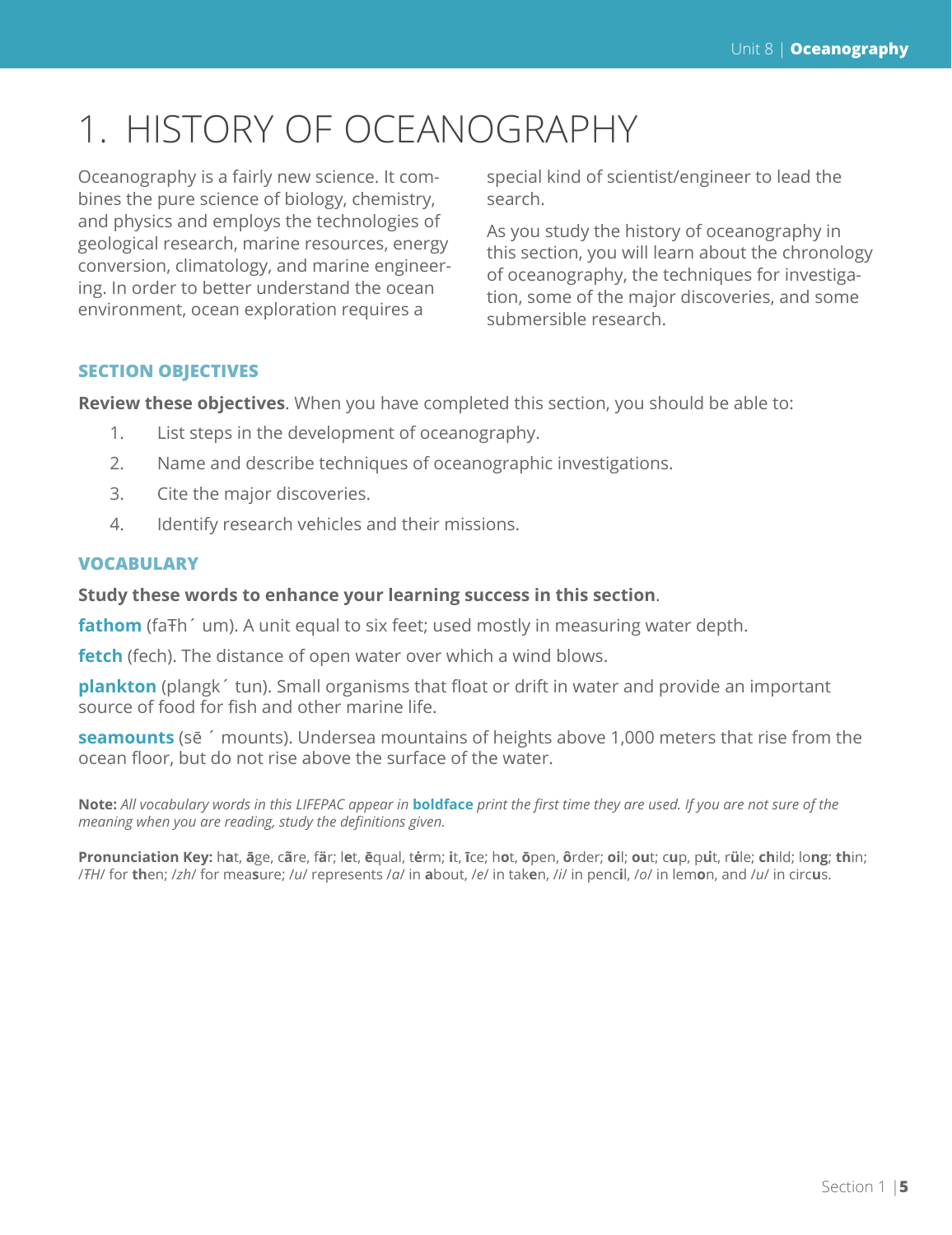#### **CHRONOLOGY OF OCEANOGRAPHY**

Historians credit Benjamin Franklin as the first person to promote scientific study of the ocean. While Postmaster General in 1770, Franklin ordered the production of Gulf Stream charts in order to improve the mail service between England and the American colonies. The result was that navigators could choose the appropriate currents and thus shorten their travel time.

**Oceanography as a science**. The true beginning of deep-sea oceanographic research, however, occurred approximately one hundred years after Franklin—1873 to be exact—when the British mounted a three-year, roundthe-world voyage on HMS *Challenger,* whose mission was to collect and analyze data. So much data was accumulated and odd specimens collected that the scientific community began turning its attention toward the sea.

Charles Darwin, whose *The Origin of Species* produced much worldwide controversy, contributed much to our understanding of marine biology through his study of coral reef formation during the period from 1831 to 1836.

A Briton, Edward Forbes, and an American, Matthew Maury, share the honor of being named the "Father of Oceanography." Forbes theorized that marine life decreased in numbers at each succeeding depth zone. He believed that marine life ceased to exist at a depth of 300 **fathoms**. Forbe's error was accepted. Sir John Ross had discovered worms in sea mud from 1,050 fathoms some twenty years earlier, but he was unable to publicize his findings properly. Forbes was a skillful writer and his observations contained thought-provoking scenes, which stimulated further scientific inquiry into marine biology.

Matthew Maury was a naval officer who charted winds and currents in the North Atlantic. His work saved ocean commerce millions of dollars because of shortened passage routes. Furthermore, in 1854 he mapped the Atlantic to the depth of 4,000 fathoms.

**The first research expedition**. The three-year voyage of HMS *Challenger* was the first fullscale oceanographic research expedition. Her crew of sailors and scientists covered over 140 million square miles of ocean. The expedition's chemist, J.Y. Buchanan, is credited with founding chemical oceanography by his analysis of water samples taken throughout the voyage. His observations set the pattern for other scientists aboard. All were congratulated for their precision, devotion, and efficiency in drawing up their reports, which filled fifty volumes.

**Close-of-century investigations**. During the last twenty years of the 1800s, oceanography was given a big boost through the efforts of a number of distinguished men. German scientist, Victor Hansen, was the first to name **plankton**. A Russian admiral, S.O. Makarov, made detailed temperature and density readings in the North Pacific. Prince Albert of Monaco was an oceanographer who outfitted a group of oceanographic vessels and founded the marine museum and laboratory at Monte Carlo.

The Woods Hole Laboratory started in 1875 in Massachusetts. It has become one of the two great oceanographic research institutions in the United States. The other is the Scripps Institution of Oceanography at La Jolla, California, which was founded in 1905. The Marine Biological Association Laboratory in Plymouth, England, since 1879 has been a center for marine research.

A number of other marine laboratories were also established at such places as Helgoland, Germany; Viña del Mar, Chile; Recife and Sao Paulo, Brazil; Nanaimo and St. Andrews, Canada; and Kochi and Tokyo, Japan.

**Commercial fisheries**. During the latter 1800s, marine biologists became interested in commercial fisheries. As a result, another branch of oceanography was started, named fishery science. Alexander Agassiz in the United States, W. C. McIntosh of Scotland, and Frank Buckland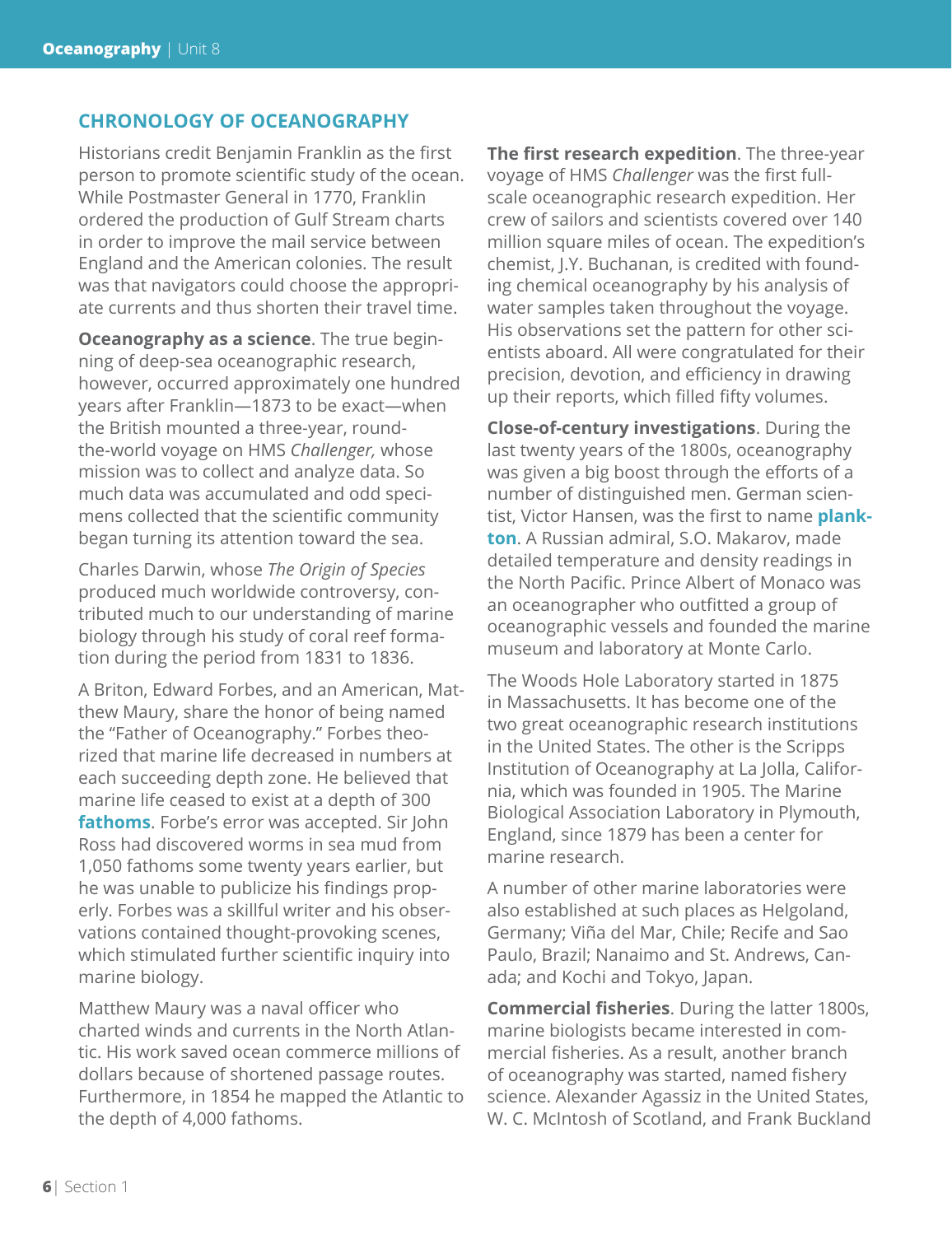in England did much to improve fish harvesting and to pioneer research in fish migration, growth, and life cycles.

The Danish scientist, C.G.J. Petersen, invented the first practical fish tag and led the effort for prevention of overfishing.

Johan Hjort, a Scandinavian, contributed greatly to the knowledge of trawling and deepwater dredging. He also discovered that fish change colors with depth: They are blue or transparent near the surface, silvery or gray at depths from 450 to 1,500 feet, and black or red at deeper zones.

In 1925 the famous Antarctic explorer, Captain Robert Falcon Scott, studied the biology of the antarctic whales in the *Discovery* which was especially designed for the rugged mission.

Even though the German scientist Fritz Haber was unsuccessful in finding an economic means for recovering gold from seawater, his data on salt-nutrient distribution in relation to plankton proved to be very beneficial.

**Deep-ocean research**. A Swedish vessel, the *Albatross,* dug deep-sea cores from depths of 25,900 feet in the Atlantic in 1947. In 1950 the Danish ship *Galathea* brought up fish from 23,100 feet below the surface and anemones from as deep as 32,800 feet.

The "scuba" (self-contained underwater breathing apparatus) was invented in 1943 by Jacques Cousteau and Emile Gagnan. Another very useful device was developed by Dr. John Swallow; he made a float that could be sunk to any predetermined depth and then be used to transmit data on water densities to tracking vessels. Through such a device a current was found moving southward at speeds of 2 to 8 miles a day at a depth of 6,500 feet.

Later studies undertaken by Townsend Cromwell found a major current for the Pacific system, now bearing his name, that is at least 3,500 miles long, only 65 feet deep in places, and is centered exactly on the equator.

#### **Multinational oceanographic research**.

Starting with the International Geophysical Year of 1957, many nations began to cooperate on ocean research. From 1959 to 1965, the collective efforts of scientists from twenty-two nations produced much valuable data for fishery development in the Indian Ocean.

The United States, the Soviet Union (U.S.S.R.), France, and Brazil undertook surveys of the tropical Atlantic off the west coast of Africa, which were called the "Equilant" cruises of 1965-66.

Since 1965 the concept of *global tectonics* has been widely accepted. This concept holds that the earth's crust is divided into approximately eight major plates that move relative to each other. In 1971 the General Assembly of the United Nations adopted a treaty banning nuclear weapons testing or use beyond a 12-nautical-mile coastal zone. This treaty was designed to keep a large portion of the ocean available for the benefit of all people.

Many nations have continued to cooperate in the collection of data on ocean currents, submarine geology, deep-sea marine life, and huge fish populations.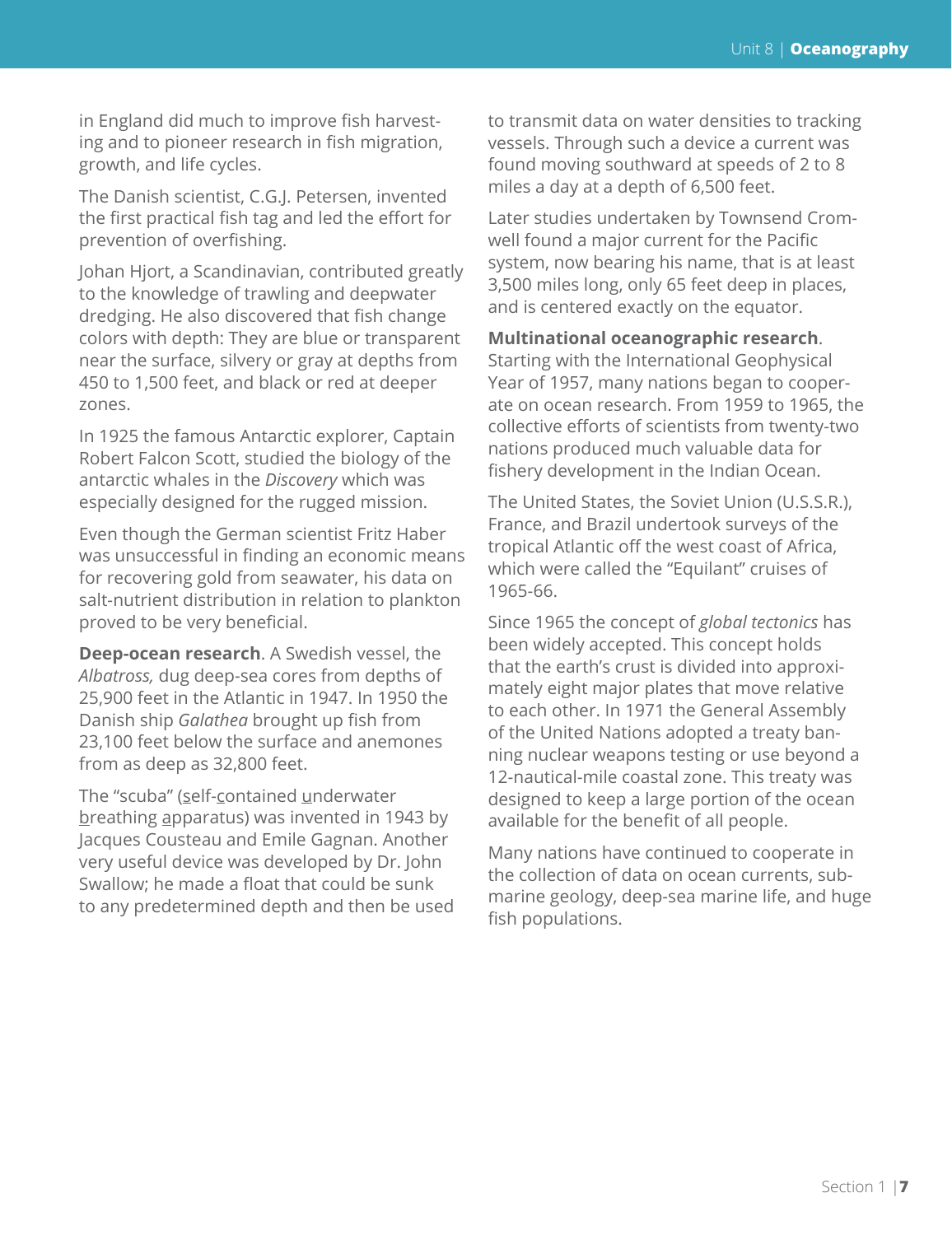|  |  |  | Match these items |
|--|--|--|-------------------|
|--|--|--|-------------------|

| 1.1 | Hansen                          |    | a. start of deep-sea          |
|-----|---------------------------------|----|-------------------------------|
| 1.2 | Scott                           |    | oceanographic research        |
| 1.3 | scuba                           |    | b. one of the fathers of      |
| 1.4 | Cromwell                        |    | oceanography                  |
| 1.5 | <b>HMS Challenger</b>           |    | c. first practical fish tag   |
| 1.6 | Galathea                        |    | d. coral reef formation       |
| 1,7 | first multinational cooperative |    | e. International Geophysical  |
|     | oceanic research                |    | Year                          |
| 1.8 | Darwin                          | f. | current in Pacific at equator |
| 1.9 | Maury                           | g. | antarctic whale research      |
|     |                                 |    |                               |

- 
- 
- 
- **1.10** \_\_\_\_\_\_\_\_ Petersen **h.** Cousteau and Gagnan
	- i. plankton
	- j. anemones at 32,8000 feet
	- k. fish eggs

#### **Complete these activities.**

**1.11** Describe Benjamin Franklin's contribution to oceanography.

**1.12** List the accomplishments of the voyage of H.M.S. *Challenger.*

| a.           |       |
|--------------|-------|
| b            |       |
| $\sim$<br>J. | , and |
| d            |       |

\_\_\_\_\_\_\_\_\_\_\_\_\_\_\_\_\_\_\_\_\_\_\_\_\_\_\_\_\_\_\_\_\_\_\_\_\_\_\_\_\_\_\_\_\_\_\_\_\_\_\_\_\_\_\_\_\_\_\_\_\_\_\_\_\_\_\_\_\_\_\_\_\_\_\_\_\_\_\_\_\_\_\_\_\_\_\_\_\_\_\_\_\_\_

\_\_\_\_\_\_\_\_\_\_\_\_\_\_\_\_\_\_\_\_\_\_\_\_\_\_\_\_\_\_\_\_\_\_\_\_\_\_\_\_\_\_\_\_\_\_\_\_\_\_\_\_\_\_\_\_\_\_\_\_\_\_\_\_\_\_\_\_\_\_\_\_\_\_\_\_\_\_\_\_\_\_\_\_\_\_\_\_\_\_\_\_\_\_

\_\_\_\_\_\_\_\_\_\_\_\_\_\_\_\_\_\_\_\_\_\_\_\_\_\_\_\_\_\_\_\_\_\_\_\_\_\_\_\_\_\_\_\_\_\_\_\_\_\_\_\_\_\_\_\_\_\_\_\_\_\_\_\_\_\_\_\_\_\_\_\_\_\_\_\_\_\_\_\_\_\_\_\_\_\_\_\_\_\_\_\_\_\_

\_\_\_\_\_\_\_\_\_\_\_\_\_\_\_\_\_\_\_\_\_\_\_\_\_\_\_\_\_\_\_\_\_\_\_\_\_\_\_\_\_\_\_\_\_\_\_\_\_\_\_\_\_\_\_\_\_\_\_\_\_\_\_\_\_\_\_\_\_\_\_\_\_\_\_\_\_\_\_\_\_\_\_\_\_\_\_\_\_\_\_\_\_\_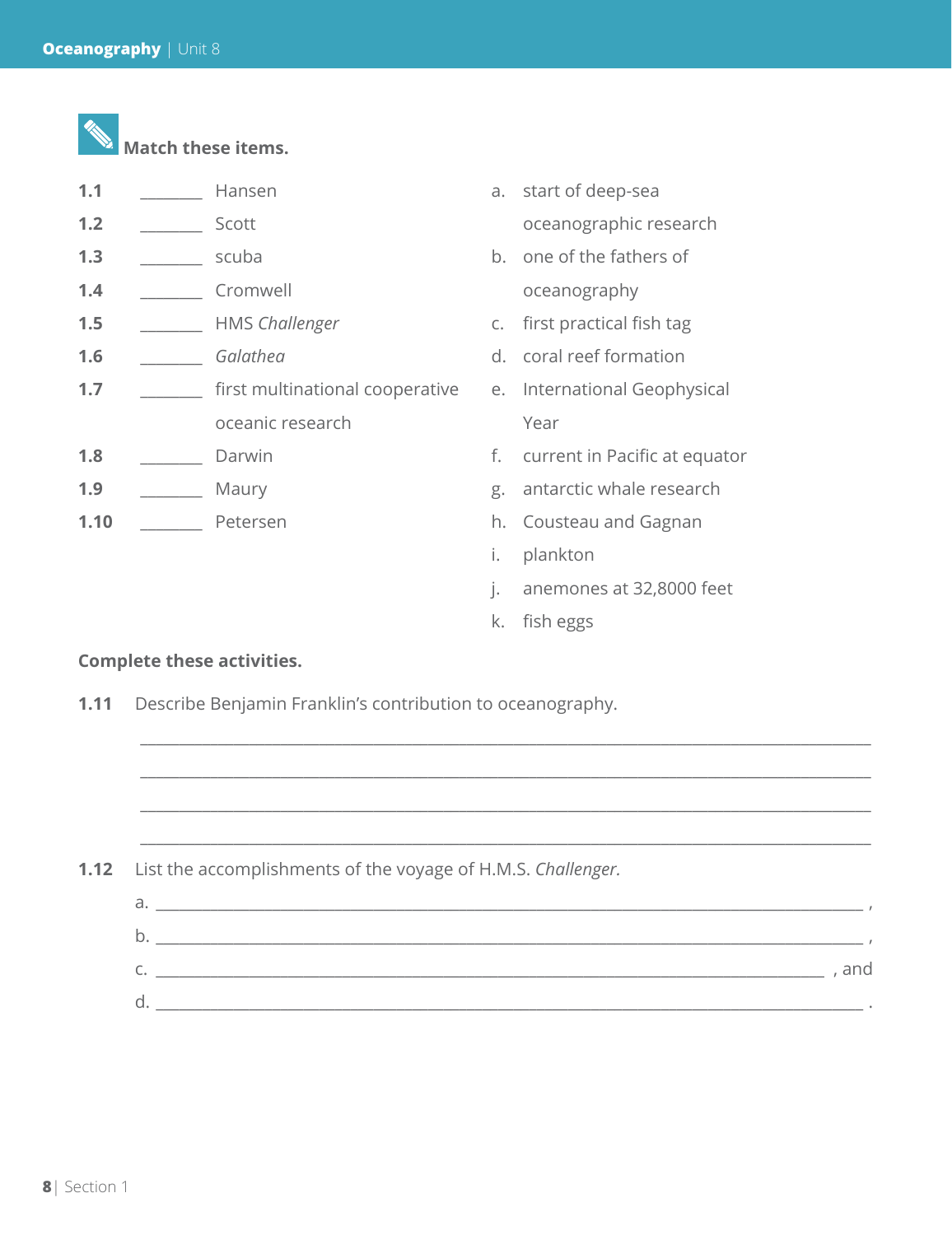**1.13** Use an example to explain how a person may fail in one scientific effort only to be successful in another with unanticipated results.



#### **TECHNIQUES FOR INVESTIGATION**

Special scientific equipment and techniques have aided in the development of oceanography.

**Specially designed equipment**. During the *Challenger* voyage, a current drag was developed to measure the currents beneath the surface. Looking very much like a box kite, the drag measured the under-surface currents independently of the surface float, which was affected by surface winds and currents.

Another innovation was self-registering thermometers. They record only the maximum and minimum temperatures to which they are exposed during a submersion. A series of these thermometers at certain intervals provides the temperature profile of a location.

The Radio Direction Finder was one of the first electronic applications to aid sea navigation (1907). It was followed by an echo sounder developed in 1922 and by radar, in 1937. Other navigational systems developed for oceanic excursions were *Loran* and *Decca.*

**Wave and tide measurement**. A problem that plagued oceanographers for many years was tidal prediction solely from the positions of the earth, moon, and sun. Irregular coastlines, varying slopes of the ocean floor, and tidal refraction prevented adequate mathematical solution. Then, in 1844, William Ferrel of the

U.S. Coast and Geodetic Survey, developed his tide-prediction machine.

initials date

In the early 1900s Stevenson and Cornish developed empirical formulas that related wave height to wind velocity, duration, and **fetch**.

During World War II, our amphibious operations made necessary an understanding of wave theory. Sverdrup and Munk introduced the "significant wave" forecasting method in 1947. Their concept was that the average height of the highest third of the waves in any wave group approximated the period of maximum wave energy.

**Acoustic devices**. Underwater sonars were developed in 1916. These devices produced sound pulses and received back the reflected echoes at distances up to 600 feet. In another two years their range was extended to 4,650 feet. A variety of acoustic devices have been developed since, such as "pingers," which give a ship its precise distance from the bottom, and subbottom profiles, which determine the configuration of rocky shoals lying beneath the sea.

"Sofar" (sound fixing and ranging) was also developed in World War II to aid in the location of survivors at sea.

**Airborne sonars**. Airborne wave meters using electromagnetic radiation record the profiles of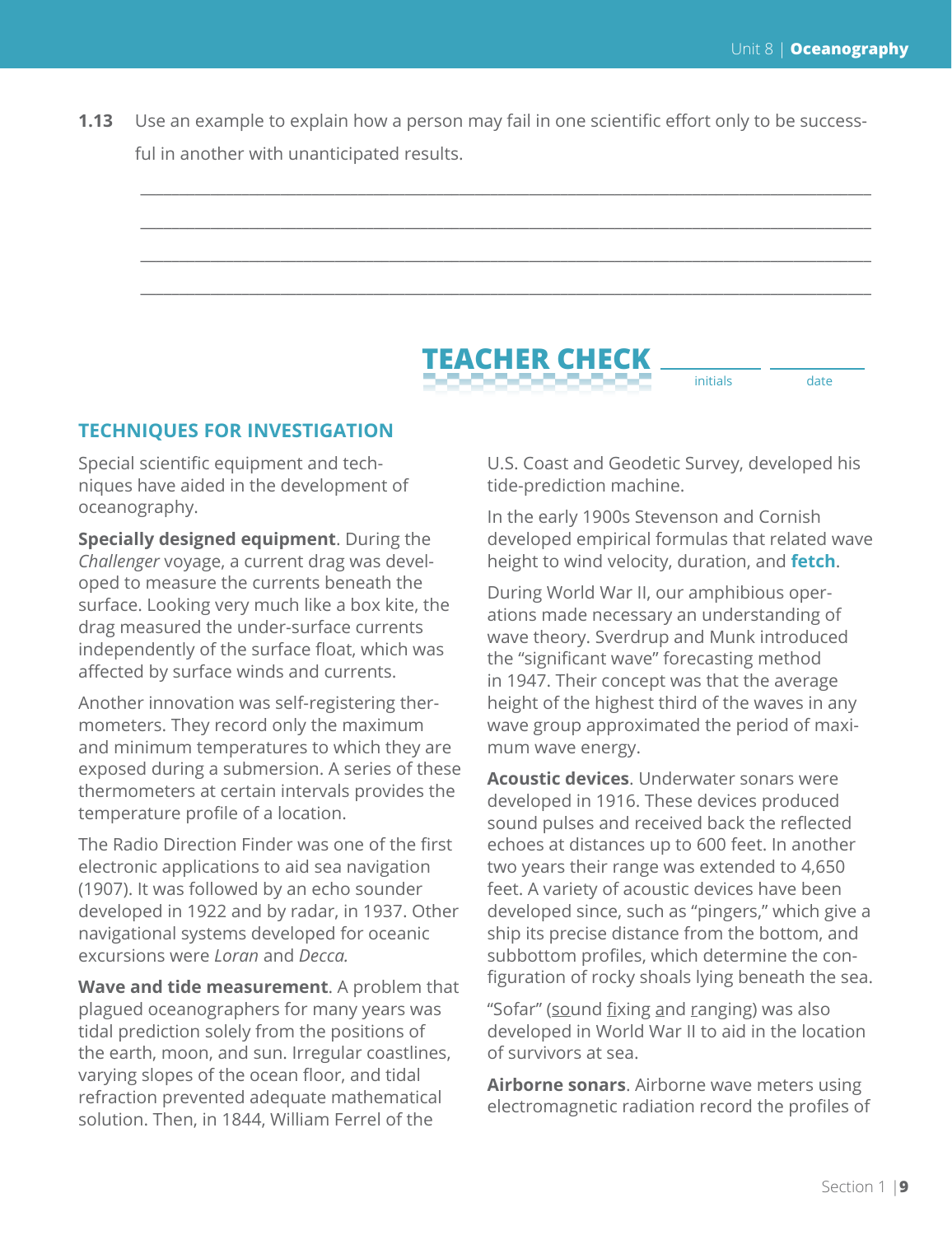waves in much greater detail than can be done aboard ship.

Satellite-mounted sensors are one of the latest pieces of oceanographic equipment. These

sensors contact buoy-mounted systems that remain unmanned on station for months at a time, recording valuable data on currents, tides, and waves.



- **1.14** One of the earliest electronic devices developed to aid navigation was the
- **1.15** The configuration of rocky shoals is determined by \_\_\_\_\_\_\_\_\_\_\_\_\_\_\_\_\_\_\_\_\_\_
- **1.16** The range underwater sonars was extended to \_\_\_\_\_\_\_\_\_\_\_\_\_\_\_\_\_\_\_\_\_\_\_\_\_\_\_ by 1918.

\_\_\_\_\_\_\_\_\_\_\_\_\_\_\_\_\_\_\_\_\_\_\_\_\_\_\_\_\_\_\_\_\_\_\_\_\_\_\_\_\_\_\_\_\_\_\_\_\_\_\_\_\_\_\_\_\_\_\_\_\_\_\_\_\_\_\_\_\_\_\_\_\_\_\_\_\_\_\_\_\_\_\_\_\_\_\_\_\_\_\_\_\_ .

\_\_\_\_\_\_\_\_\_\_\_\_\_\_\_\_\_\_\_\_\_\_\_\_\_\_\_\_\_\_\_\_\_\_\_\_\_\_\_\_\_\_\_\_\_\_\_\_\_\_\_\_\_\_\_\_\_\_\_\_\_\_\_\_\_\_\_\_\_\_\_\_\_\_\_\_\_\_\_\_\_\_\_\_\_\_\_\_\_\_\_\_\_\_ \_\_\_\_\_\_\_\_\_\_\_\_\_\_\_\_\_\_\_\_\_\_\_\_\_\_\_\_\_\_\_\_\_\_\_\_\_\_\_\_\_\_\_\_\_\_\_\_\_\_\_\_\_\_\_\_\_\_\_\_\_\_\_\_\_\_\_\_\_\_\_\_\_\_\_\_\_\_\_\_\_\_\_\_\_\_\_\_\_\_\_\_\_\_ \_\_\_\_\_\_\_\_\_\_\_\_\_\_\_\_\_\_\_\_\_\_\_\_\_\_\_\_\_\_\_\_\_\_\_\_\_\_\_\_\_\_\_\_\_\_\_\_\_\_\_\_\_\_\_\_\_\_\_\_\_\_\_\_\_\_\_\_\_\_\_\_\_\_\_\_\_\_\_\_\_\_\_\_\_\_\_\_\_\_\_\_\_\_

#### **Complete this activity.**

**1.17** Describe the characteristics of a current drag.

#### **MAJOR DISCOVERIES**

Many of the historical events concerning oceanography proved to be landmark investigations. A number of these major discoveries will be discussed in this section.

**Topographical features of ocean floor**. Three distinctive areas divide the ocean floor: the continental *shelf,* the continental *slope,* and the sediment covered ocean floor itself, sometimes called the *abyssal plain.*

The continental shelf has a number of ridges, terraces, and canyons comparable to the Grand Canyon. The average width of the shelf, which comprises about 7 percent of the ocean area, is 30 miles. Its slope is generally gradual, about 2 to 3 degrees.

The continental slopes have a more pronounced drop-off. Their angle ranges from 100 to 500 feet per mile.

Deep trenches are abundant, especially in the Pacific. Many mountains rising from the floor are higher than Mt. Everest. All the oceans are divided by an almost continuous system of mountains; the largest system is the mid-Atlantic ridge. Along much of the ridge's length is the rift valley, which may extend as much as 2,400 miles across and rise no more than 1½ miles above the surrounding sea floor.

The mid-ocean ridges are broken by numerous fractures that frequently are the locations of shallow earthquakes.

**Seamounts** are undersea mountains of at least 1000 meters that rise from the ocean floor, but do not rise above the surface of the water. They are found in the Pacific, Atlantic, and Indian Oceans. Once a seamount has risen above the surface of the water it is redefined as an oceanic island. The Hawaiian Islands are one example.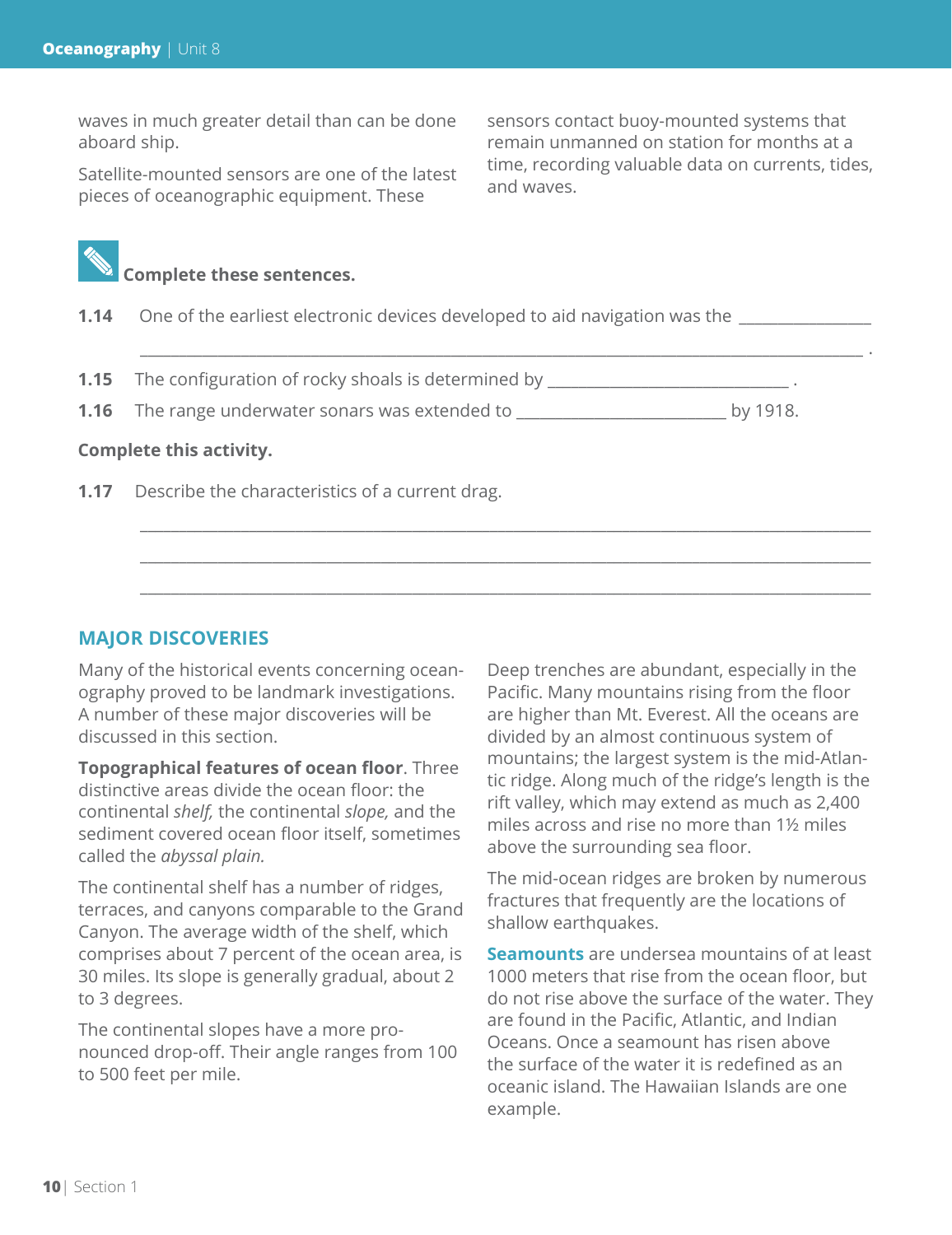Small extinct volcanos of more than 500 meters, but less than 1000 meters dot the ocean floor. Collectively, they are known as abyssal hills.

**Discovery of life in deepest depths**. Mention has already been made of the marine life findings by the Galathea as deep as 32,800 feet. In 1960 Jacques Picard and Don Walsh reported seeing a flatfish at the depth of 35,800 feet.

**Undersea habitation by men**. In extending his search of the ocean, man has sought to prolong his stay beneath the water. Jacques Cousteau established *Conshelf Two* in 1963, 33 feet beneath the surface of the Red Sea. *Conshelf Two* was the first human colony on the sea floor ever tried with success. Some of his crew remained as long as 31 days, carrying out various underwater investigations and recording descriptions of living and working for such an extended period underwater.

**Future source for mineral supplies**. Many billions of tons of boron, copper, manganese, uranium, silver, and gold are present in the oceans. Even diamonds have been extracted from the ocean floor; estimates place their values at \$4 million.

"Billion of tons" sounds like a tremendous amount. All these minerals, however, are spread out in such vast areas that recovery of most may prove unprofitable. Nonetheless, technology is advancing at such a rapid pace that critical shortages could develop in the foreseeable future. Therefore, greater efforts may be made to extract significant amounts of these minerals dispersed under the ocean. As of 1964 the United States had recovered in solution about \$100 million worth of sodium chloride, magnesium, and magnesia bromine and about \$15 million worth of sulfur.



### **Match these items.**

- 
- 
- **1.20 1.20 underwater mountains c.** comprises 7 percent of ocean area
- 
- **1.22 abyssal plains e.** small, extinct volcanoes
- **1.23 continental shelf** f. seamounts
- **1.18** Picard and Walsh a. extends along the mid-Atlantic ridge
- **1.19** \_\_\_\_\_\_\_\_ rift valley b. covered by sedimentation
	-
- **1.21** \_\_\_\_\_\_\_\_\_ abyssal hills d. saw marine life at 35,800 feet
	-
	-
	- g. hot spots

#### **Complete these sentences.**

**1.24** All oceans are divided by an almost continuous system of mountains, the largest being the

- **1.25** Undersea habitation by men for extended periods was pioneered by
	- a. \_\_\_\_\_\_\_\_\_\_\_\_\_\_\_\_\_\_\_\_\_\_\_\_\_\_\_\_\_\_ at a station called b. \_\_\_\_\_\_\_\_\_\_\_\_\_\_\_\_\_\_\_\_\_\_\_\_\_\_\_\_\_\_ .
- **1.26** Some of the more important minerals occurring in the ocean are boron, copper,

manganese, a. \_\_\_\_\_\_\_\_\_\_\_\_\_\_\_\_\_\_\_\_\_\_\_\_\_ , b. \_\_\_\_\_\_\_\_\_\_\_\_\_\_\_\_\_\_\_\_\_\_\_\_\_ , and

c. \_\_\_\_\_\_\_\_\_\_\_\_\_\_\_\_\_\_\_\_\_\_\_\_\_ .

\_\_\_\_\_\_\_\_\_\_\_\_\_\_\_\_\_\_\_\_\_\_\_\_\_\_\_\_\_ .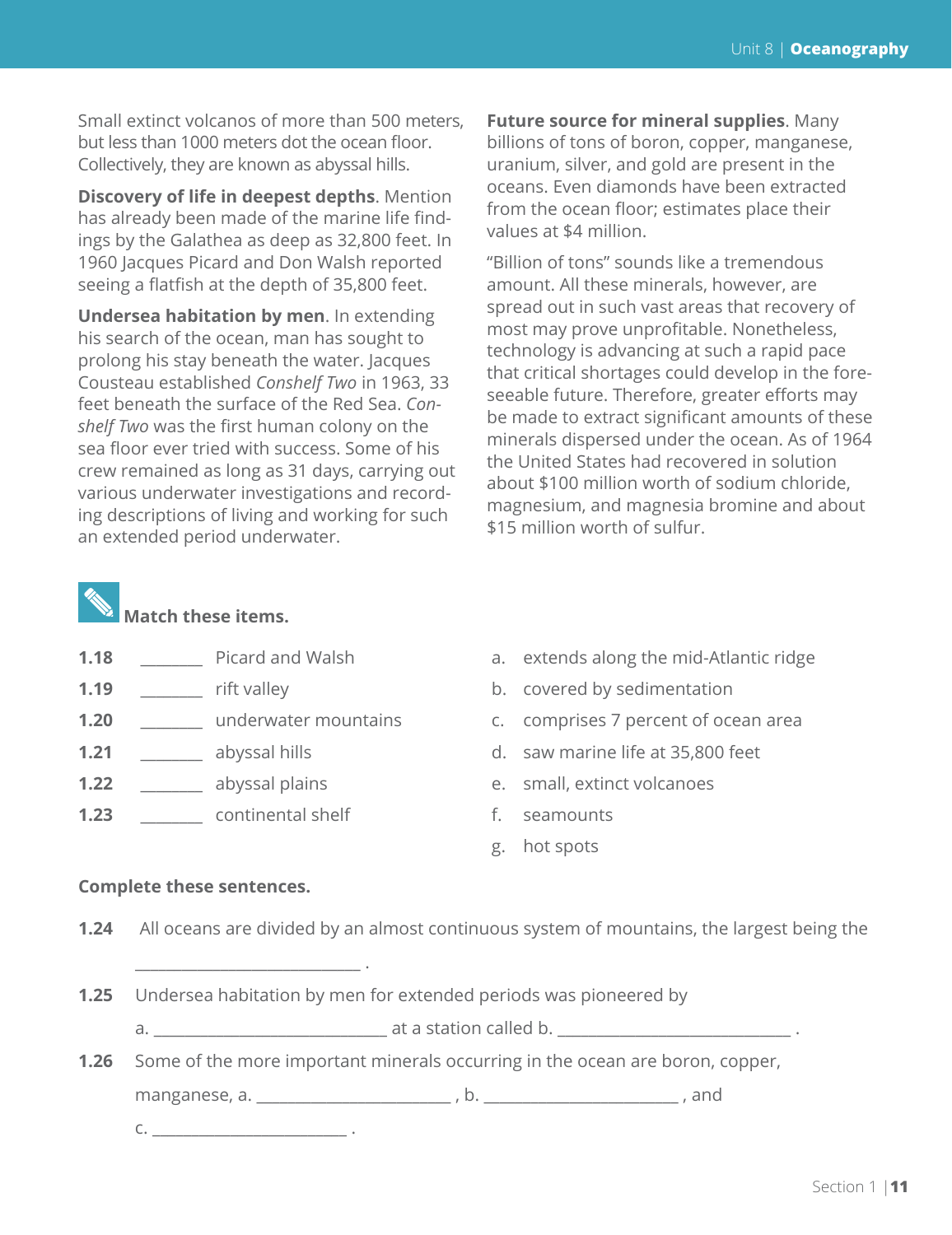#### **SUBMERSIBLE RESEARCH**

Some of the most exciting oceanographic research has been carried out through the use of submersible vessels. The *Conshelf Two* habitation experiment was mentioned earlier. The mission was actually carried out in an underwater research station composed of four main buildings and eight satellite structures. At the 40-feet depth was the Starfish House, a servicing and docking station for the *Diving Saucer,* a small submarine. The eight outlying structures were antishark cages and stock pens for fish captured in the reef. The main building was Deep Cabin, anchored 90 feet down the reef. In this building the Cousteau crew performed their missions.

**A research submarine**. The *Alvin* is a 22-foot research submarine from the Woods Hole Oceanographic Institution, which had been given the task to recover a "lost" H-bomb. The bomb had plunged seaward just before the crash of a B-52 bomber near Palomares, Spain, on January 17, 1966.

After two months of frustrating searches, the *Alvin* finally spotted the bomb entangled in its chute at a depth of 2,550 feet. During its first recovery attempt, the nylon hoist line was cut and the bomb settled back down on the slope, some 300 feet deeper. Another attempt failed, and the *Alvin* itself was almost lost when the strong parachute canopy started to fall around it like a circus tent.

On April 7, the H-bomb was finally brought to the surface intact. The rescue operation remains one of the more dramatic and complicated missions in the annals of Naval history. The *Alvin* itself had to be rescued in 1968 when it was lost in a deep-water dive. A year later, it was recovered from a depth of 5,000 feet and is now back in service. Her recovery is the deepest ever accomplished to date.

**Nuclear submarines**. The *Nautilus* and *Skate,*  United States nuclear submarines, sailed beneath the North Pole in 1958 gathering important data on the Arctic Sea and the icecap.

**Sealabs I and II**. Between 1964 and 1968, U.S. Navy men occupied *Sealab I* for eleven days at a depth of 192 feet, former astronaut and Commander Scott Carpenter resided in *Sealab II* for 30 days at a depth of 205 feet.

A third Sealab experiment was to have been conducted at 600 feet, but the tragic death of one of the earlier Sealab divers caused an indefinite postponement.

**French and Russian undersea efforts**. What are the limits? No one can say for sure. Scientists do know that prolonged underwater submergence can bring about physiological and psychological changes in personnel similar to that experienced by United States astronauts and Russian cosmonauts. The French have successfully sent men down in a pressurized chamber to a depth of 17,000 feet. The Soviets lost a team of divers at a depth of more than 1,000 feet when the tremendous pressures caused a structural failure that led to a fatal pressure reduction inside the cabin.

**A bathyscaphe**. In 1960, Jacques Picard and Don Walsh descended to a depth of seven miles to the bottom of the Challenger Deep, in the Mariana Trench, to observe the marine environment. Their vessel was the bathyscaphe *Trieste.* It was at this depth that they encountered the flatfish, resembling a sole, 1 foot long and 6 inches wide.

**A rescue vehicle**. In 1971, the *DSRV-1* (Deep Submergence Rescue Vehicle) made the first submerged mating with its mother submarine in a simulated rescue operation. The *DSRV* is designed to rescue up to twenty-four men at depths of 3,500 feet.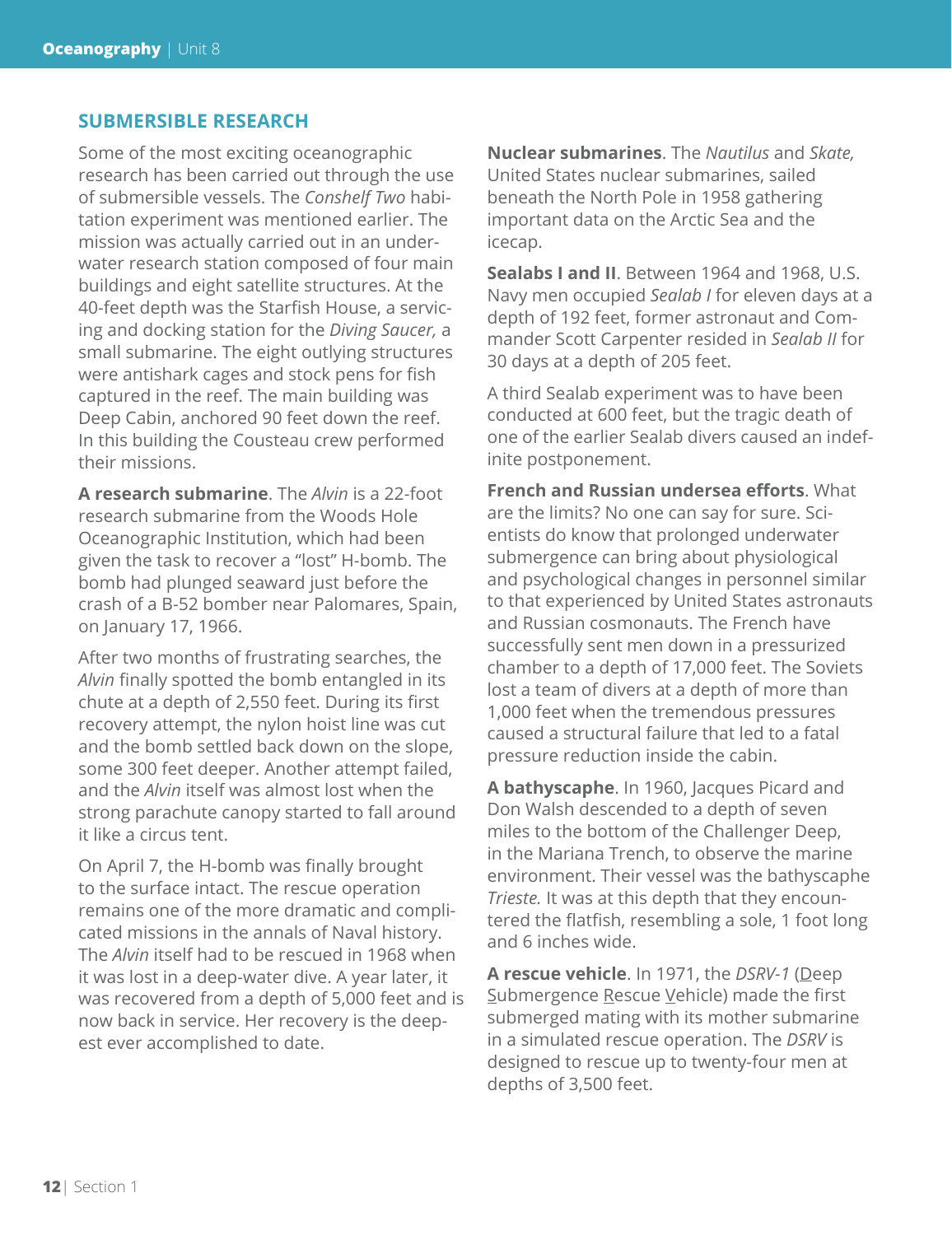#### **Match these items.**

- 
- 
- 
- 
- 
- 
- **1.27** *Trieste* **a.** a research submarine
- **1.28** \_\_\_\_\_\_\_ *DSRV-1* b. have successfully sent men to an **1.29** \_\_\_\_\_\_\_\_ *Alvin* 2.29 and 2.29 and 2.29 and 2.29 and 2.29 and 2.29 and 2.29 and 2.29 and 2.29 and 2.20 and 2.20 and 2.20 and 2.20 and 2.20 and 2.20 and 2.20 and 2.20 and 2.20 and 2.20 and 2.20 and 2.20 and 2.20 and
- **1.30** \_\_\_\_\_\_\_\_ *Nautilus* c. undersea residence of Commander Scott **1.31** \_\_\_\_\_\_\_\_\_ *Sealab II* Carpenter for thirty days
- **1.32** \_\_\_\_\_\_\_\_\_ French d. lost a team of divers at 1,000 feet
	- e. a bathyscaphe
	- f. a nuclear submarine
	- g. a submergence rescue vehicle

 **Review the material in this section in preparation for the Self Test.** The Self Test will check your mastery of this particular section. The items missed on this Self Test will indicate specific areas where restudy is needed for mastery.

# **SELF TEST 1**

**Complete these sentences** (each answer, 3 points).

- **1.01** Sverdrup and Munk introduced the concept of \_\_\_\_\_\_\_\_\_\_\_\_\_\_\_\_\_\_\_\_\_\_\_\_\_\_\_\_\_ which related wave energy with the average height of the highest third of the waves in any wave group.
- **1.02** The two submarines which sailed under the North Pole in 1958 were the

a. \_\_\_\_\_\_\_\_\_\_\_\_\_\_\_\_\_\_\_\_\_\_\_\_\_\_\_\_\_ and b. \_\_\_\_\_\_\_\_\_\_\_\_\_\_\_\_\_\_\_\_\_\_\_\_\_\_\_\_\_ .

**1.03** A source of mild earthquakes originating undersea are the numerous

\_\_\_\_\_\_\_\_\_\_\_\_\_\_\_\_\_\_\_\_\_\_\_\_\_\_\_\_\_ , which break the mid-ocean ridges.

- **1.04** A "pinger" gives a ship its precise distance \_\_\_\_\_\_\_\_\_\_\_\_\_\_\_\_\_\_\_\_\_\_\_\_\_\_\_\_\_.
- **1.05** Airborne wave meters use \_\_\_\_\_\_\_\_\_\_\_\_\_\_\_\_\_\_\_\_\_\_\_\_\_\_\_\_\_ to record the profiles of waves.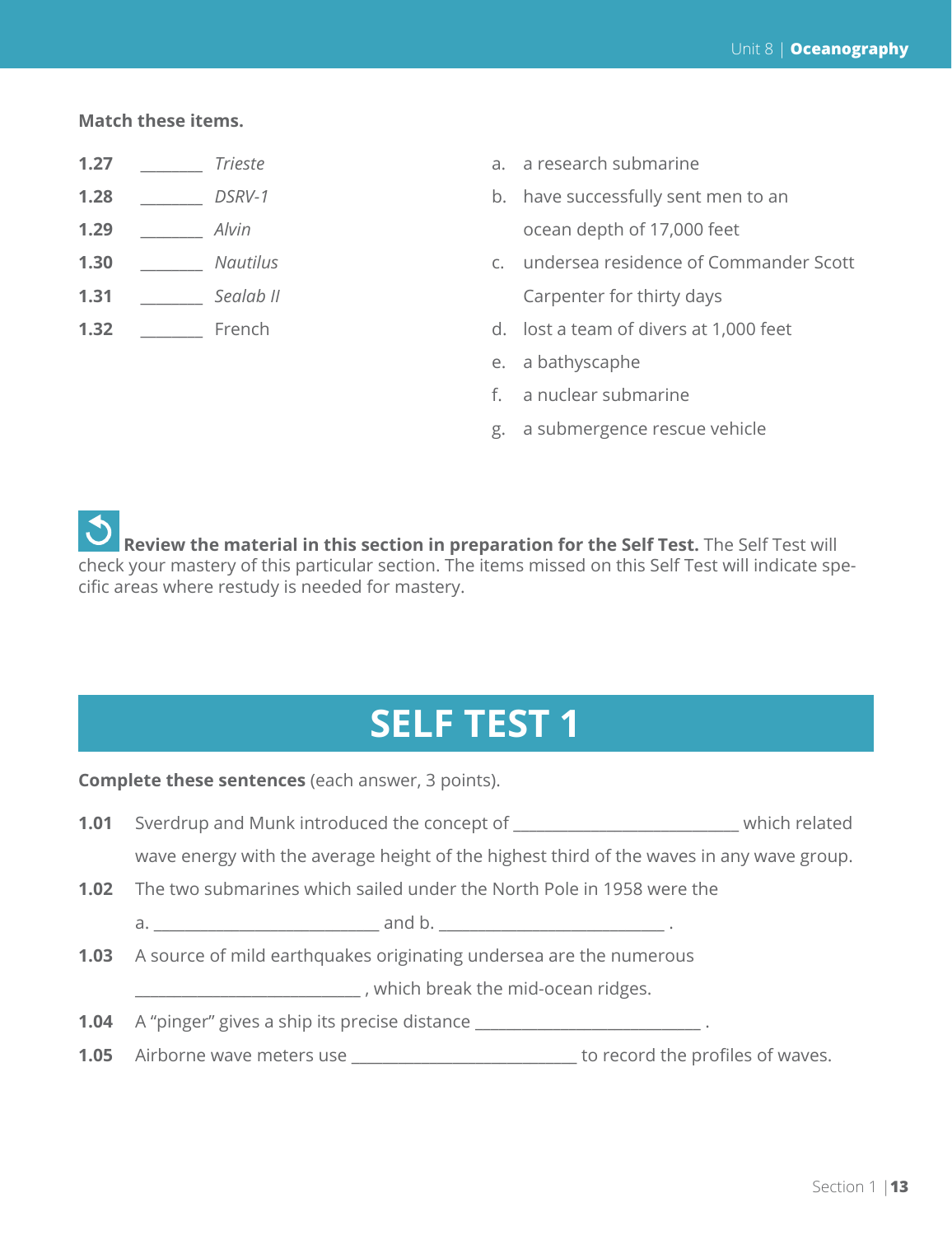**Match these items** (each answer, 3 points) **1.06** \_\_\_\_\_\_\_\_\_ bathyscaphe *Trieste* a. distance of open water over which **1.07** \_\_\_\_\_\_\_\_ *Conshelf Two* wind flows **1.08** \_\_\_\_\_\_\_\_\_ echo sounder b. locates survivors at sea **1.09** \_\_\_\_\_\_\_\_\_ Sofar c. averages 30 miles wide **1.010** \_\_\_\_\_\_\_\_ Hjort d. developed in 1922 **1.011** \_\_\_\_\_\_\_\_\_ Forbes e. Cousteau **1.012** \_\_\_\_\_\_\_\_ continental shelf f. query buoy-mounted systems **1.013** \_\_\_\_\_\_\_\_ fetch g. Picard and Walsh **1.014** \_\_\_\_\_\_\_\_ *Alvin*  $\qquad \qquad$  h. established varying fish colors with depth **1.015** \_\_\_\_\_\_\_ satellite mounted sensors i. believed marine life ceased at 300 fathoms j. rescued at 5,000-foot depth k. temporary undersea residence of Commander Scott Carpenter **Complete these lists** (each answer, 3 points). **1.016** List the two "Fathers of Oceanography." a. \_\_\_\_\_\_\_\_\_\_\_\_\_\_\_\_\_\_\_\_\_\_\_\_\_\_\_\_\_\_\_\_\_\_\_\_\_\_\_ b. \_\_\_\_\_\_\_\_\_\_\_\_\_\_\_\_\_\_\_\_\_\_\_\_\_\_\_\_\_\_\_\_\_\_\_\_\_\_\_\_\_\_\_\_\_\_ **1.017** List the three marine biologists who in the late 1800s did much to improve knowledge on fish migration, growth, and life cycles. a.  $\Box$ c. \_\_\_\_\_\_\_\_\_\_\_\_\_\_\_\_\_\_\_\_\_\_\_\_\_\_\_\_\_\_\_\_\_\_\_\_\_\_\_

**Complete this activity** (each answer, 4 points).

**1.018** In the following chart write the appropriate research vessel for the oceanic mission listed.

| Oceanographic Mission                                           | <b>Research Vessel</b> |
|-----------------------------------------------------------------|------------------------|
| a. Occupied by 4 men for 11 days, 192 feet depth                | a.                     |
| b. Makes first submerged mating with mother submarine           | b.                     |
| c. Observed marine life at bottom of Challenger Deep            |                        |
| d. Lived in by Scott Carpenter for 30 days at depth of 205 feet | d.                     |